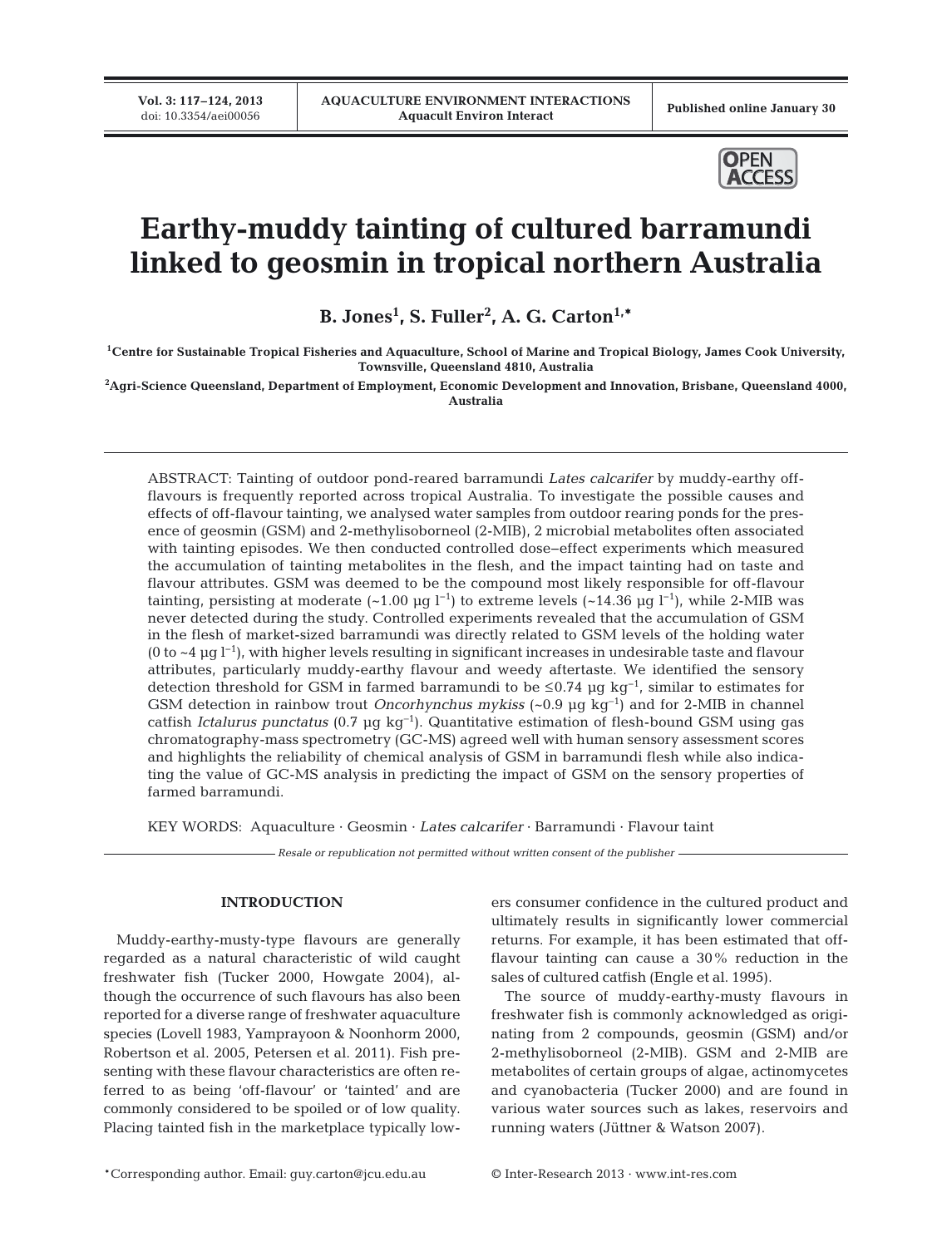These compounds are known to be particularly problematic in aquaculture systems due to persistent and elevated nutrient loading. Brief exposure to even low concentrations of GSM and/or 2-MIB are known to impart an intense muddy-earthy-type flavour to cultured fish, most notably channel catfish *Ictalurus punctatus* (Martin et al. 1988, Persson 1980) and rainbow trout *Oncorhynchus mykiss* (Robertson et al. 2006, Selli et al. 2009). Uptake of these tainting compounds is primarily via the gills (From & Hørlyck 1984) and accumulation in the flesh is influenced by the concentration of the compound(s) in the holding water, water temperature, and the physiology and lipid content of the fish (Neely 1979, Clark et al. 1990, Streit 1998, Howgate 2004).

Barramundi or Asian sea bass *Lates calcarifer* is the dominant aquaculture finfish species in tropical northern Australia with a current production of 3190 t (ABARES 2011), although production within the Asia-Pacific region is considerably higher at an estimated ~50 000 t (FAO 2010). The most common growout system in Australia is freshwater outdoor earthen ponds, with small fish typically maintained in floating cages and larger fish (>2 kg) being 'freeranged' (Schipp 1996). In tropical north Australia, episodes of muddy-earthy tainting of freshwater outdoor pond-reared barramundi are frequently reported (Phillips 2010). Recently, this issue has been highlighted as the primary cause of an escalation in negative consumer perceptions of Australian aquacultured barramundi and a growing resistance to future purchases. Episodes of off-flavour tainting are ultimately eroding the market value of end products and returns to producers. Similar issues have previously been reported for barramundi cultured in floating cages in Lake Argyle (Percival et al. 2008). In this instance, 2-MIB was identified as the primary compound responsible for tainting. Off-flavour tainting of barramundi reared in outdoor pond-based production systems, however, has not been addressed. This lack of information is constraining efforts to understand the mechanisms of off-flavour tainting and the implementation of practices aimed at regaining consumer confidence in the quality of farmed barramundi.

The objectives of this study were to: (1) quantify levels of GSM and 2-MIB in freshwater barramundi rearing ponds, (2) determine the relationship between levels of off-flavour tainting compounds in the flesh of market-sized barramundi and levels in the rearing ponds, (3) quantify the impact of off-flavour tainting compounds on the sensory attributes of barramundi fillets, and (4) employ effective extraction and instrument analysis to resolve the relationship between levels of off-flavour taint in the flesh and the sensory properties of cultured barramundi post-harvest.

## **MATERIALS AND METHODS**

#### **Water sampling from rearing ponds**

Three outdoor freshwater barramundi rearing ponds (~5 million litres per pond) located in North Queensland, Australia (17° 42' 4.88'' S, 146° 2' 3.18'' E), were sampled weekly over a period of 3 mo. Triplicate 50 ml water samples were collected from each pond, immediately placed on ice and frozen (−18°C) within 25 min of collection. Samples were collected at a fixed location in each pond (adjacent to the water outlet) from approximately 20 cm below the water surface. Samples were analysed for GSM and 2-MIB using solid phase micro extraction (SPME) and gas chromatography-mass spectrometry (GC-MS) techniques (see below).

#### **Preparation of water samples**

At the time of analysis, water samples were removed from −18°C storage and allowed to thaw at room temperature. Samples were then shaken vigorously to mix and suspend any particulates, and a 10 ml aliquot was taken and dispensed into a 20 ml headspace vial. A 10 µl aqueous solution (10000 µg l −1) of tetramethylpyrazine (TMP) was then added as an internal standard and the vial contents mixed for 20 s. Finally, 2.0 g of sodium chloride was added to the vial and the contents were mixed until dissolved. Samples were prepared in duplicate. Calibration standards were prepared using 10 ml of deionised water known to be free of GSM and 2-MIB. For each calibration level, the TMP concentration was maintained at 10 µg l−1, while GSM and 2-MIB ranged from 0 to 20  $\mu$ g l<sup>-1</sup>.

### **Uptake of off-flavour tainting compounds**

To produce fish with dissimilar off-flavour tainting intensities, an uptake experiment was established using 48 market-sized fish (~2.5 kg), obtained from a single rearing pond that gave no perceivable sensory indication of the presence of GSM or 2-MIB. Fish were randomly allocated across four 5000 l indoor holding tanks located on the same site and main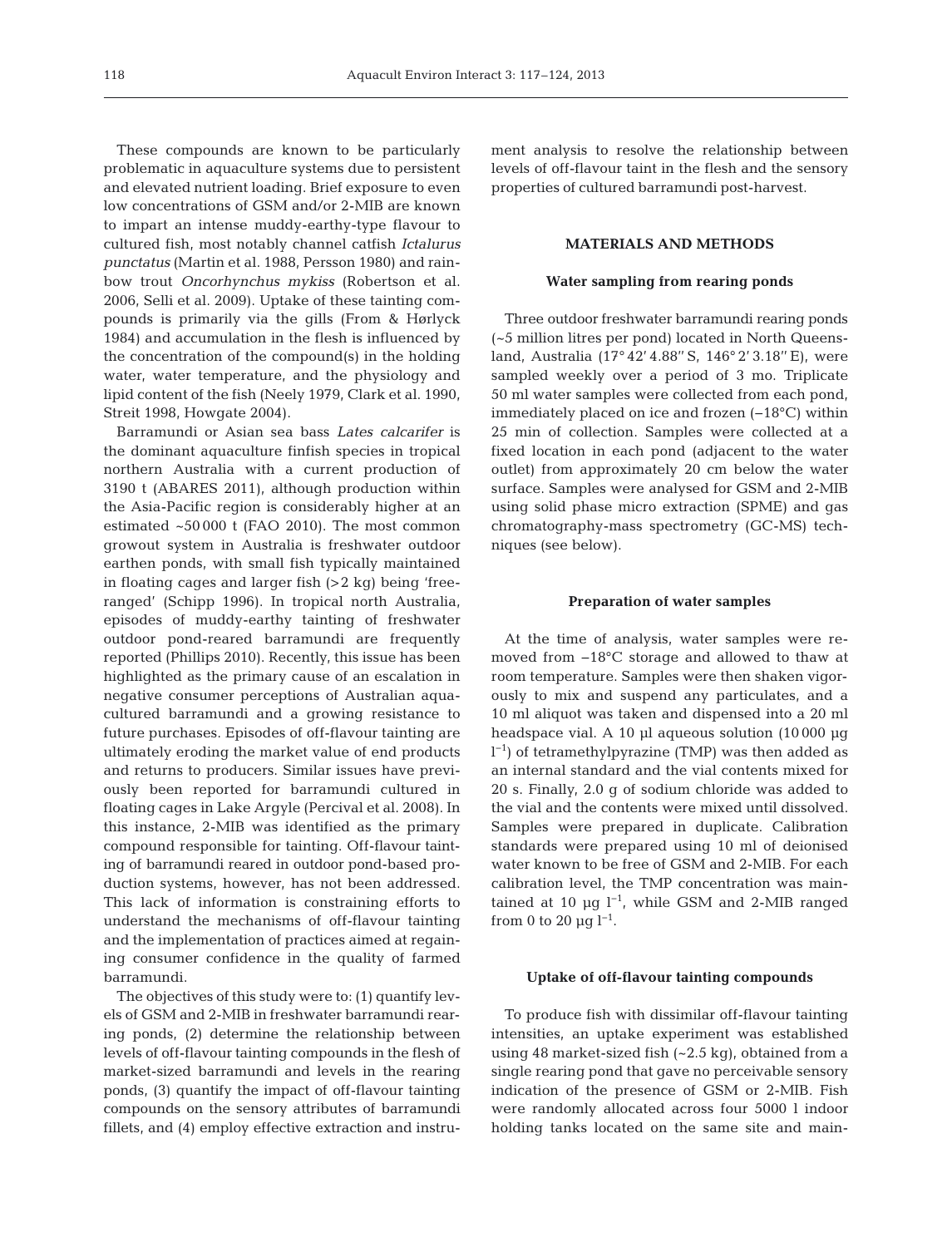tained at ambient temperature  $({\sim}26^{\circ}C)$  and photoperiod. There were no significant differences in the mean weight between the 4 groups. Four levels of tainting intensities were established (0.0 µg  $l^{-1}$ , 1.16 µg l−1, 2.49 µg l−1, 3.98 µg l−1) across the 4 holding tanks. This was achieved by varying the proportions of taint-free bore water and water sourced directly from rearing ponds presenting with an intense level off-flavour taint. Duplicate water samples were taken from all holding tanks at the conclusion (24 h) of the uptake period and stored at −18°C until analysis. Plastic floating cages were used to establish 3 groups of 4 individuals  $(n = 4)$  within each 5000 l holding tank. Stocking holding tanks with replicate groups ensured that all individuals within a single treatment were exposed to identical holding conditions and concentrations of off-flavour compounds over the duration of the uptake period. After 24 h exposure, cages were removed from the holding tanks and fish were euthanised using standard commercial methods (ice emersion), and stored at 2°C. After 48 h storage, fish were filleted and then frozen at −18°C. One fillet from each fish was used for sensory evaluation and the other fillet consigned for the determination of GSM and 2-MIB levels using SPME and GC-MS techniques (see below).

#### **Preparation of fish samples**

Barramundi muscle (100 g) obtained from the dorsal shoulder region was minced using a blender, then 5 g was accurately weighed into each of 2 ball mill cups. A 10 ml volume with 10 µg  $l^{-1}$  TMP in water as the internal standard solution was added to each cup. The cups were then sealed and attached to the mill, which was then run at 30 cycles  $s^{-1}$  for 60 s to homogenise the fish muscle. Preparation of the calibration homogenates was identical to that of the sample homogenates except that the fish muscle was sourced from wild marine-caught barramundi known not to contain GSM or 2-MIB. Additionally, the 10 ml aliquots of the solution containing the internal standard also contained GSM and 2-MIB at concentrations ranging from 0 to 20 µg  $l^{-1}$ .

#### **Extraction of fish homogenate**

Approximately 20 g of homogenised fish muscle was transferred to a Markham still together with 10 ml of deionised water and 1 ml of 1 M NaOH. Steam was then metered into the extraction chamber of the Markham still until approximately 8 ml of condensate was collected in a 20 ml headspace vial. Deionised water was added to the vial to bring the total volume to 10 ml. Sodium chloride (2 g) was then added, the vial capped and the salt dissolved using a vortex mixer. The extracts were stored at −18°C until time of analysis.

#### **Analysis of GSM and 2-MIB by GC-MS**

At the time of analysis, water samples, fish extracts and their corresponding calibration extracts were removed from −18°C storage, thawed at room temperature and mixed thoroughly by vortex stirring. Sample analysis was undertaken by static headspace sampling of the extracts by SPME coupled with GC-MS. A 50/30 µm carboxen/divinylbenzene/polydimethylsiloxane (Car-DVB-PDMS StableFlex, Supelco) SPME fibre was used for all analyses. The GC was fitted with a 50 m capillary column and the inlet programmed to splitless injection. The mass spectrometer was set to electron ionisation mode and programmed for selective ion monitoring. The ion source was set at 70 eV and the electron multiplier at 1350 V. Identification of GSM, 2-MIB and TMP was on the basis of the correct retention times and the correct ion ratios of the selected qualifier ions for each compound. A 10 point internal standard calibration was made by the addition of GSM and 2-MIB to barramundi muscle known to be free of these compounds. The concentration of the 2 target compounds (GSM and 2-MIB) was determined using a calibration curve based on the ratios of the selected quantifying ions for the target compounds and the quantifying ion of the internal standard.

#### **Sensory assessment of barramundi fillets**

The sensory characteristics of fish from each uptake treatment were assessed using human sensory evaluation following the methods previously outlined by Percival et al. (2008). Six panellists were selected from an initial group of 22 and specifically trained in the sensory assessment of barramundi. Initial training sessions used both wild-caught and aquacultured barramundi. Sensory participants were trained to identify and describe the most significant sensory properties (flavour, odour and aftertaste) present in each sample. Following the training period, assessors then evaluated the sensory properties of randomly selected portions of fish sourced from each replicate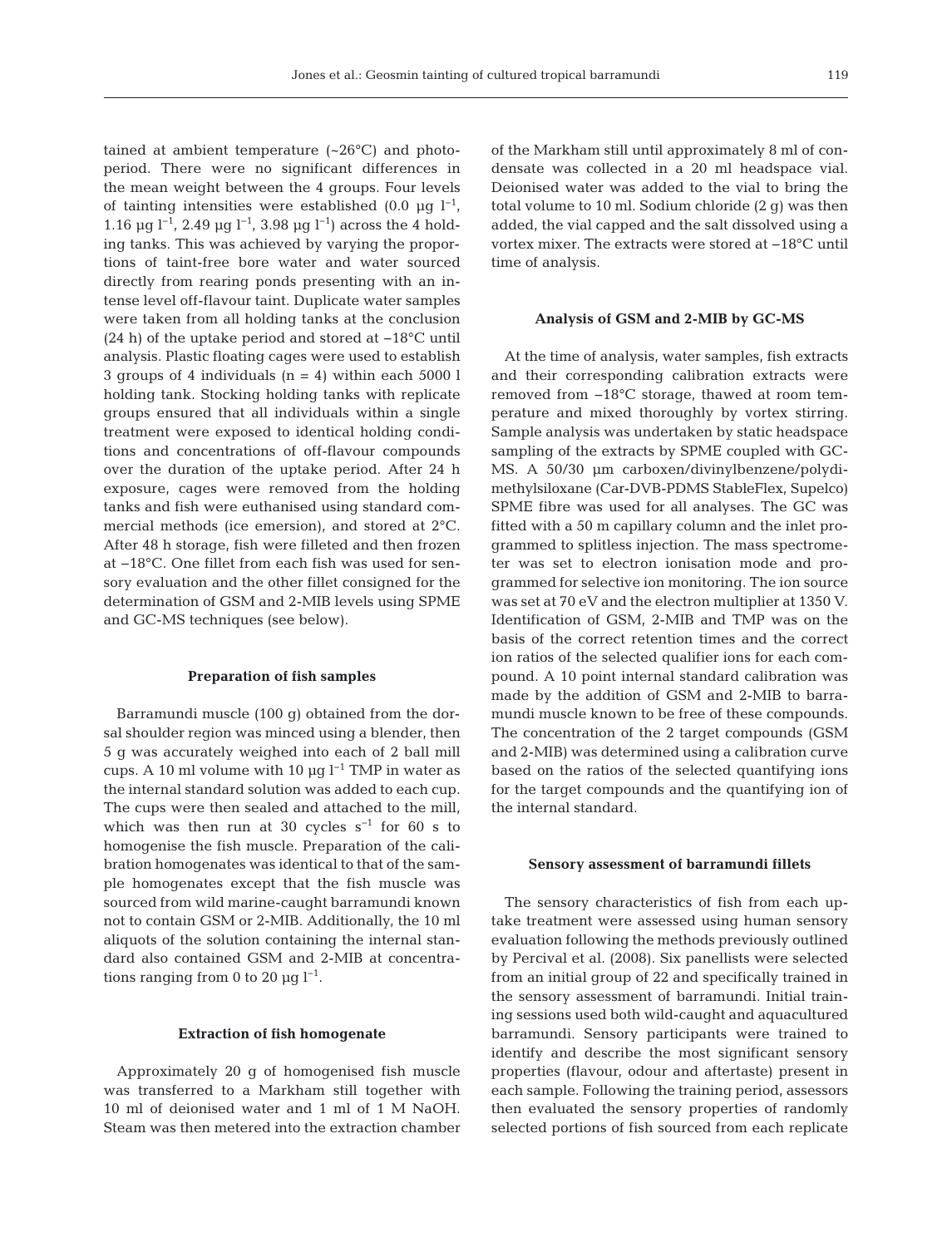of each treatment group from the uptake experiment. Samples were randomly assigned to assessors and only identifiable using a blind randomly generated 3 digit code; at no time were participants aware of the specific species or research objectives of the trial. Each sensory descriptor was evaluated along a 150 mm ungraded line ranging from 0 (absent) to 150 (intense) and a percentage score was then derived. Distilled water and flat bread were used to clean the palate between samples.

# **Comparison of sensory and chemical analysis of barramundi**

Sensory assessment scores were plotted against flesh concentrations of off-flavour tainting compounds and subjected to least squares regression analysis to resolve the correlation between sensory attributes and instrument measurement. This is seen as important in the development of a rapid quantitative method to forecast expected sensory attributes over a wide range of flesh taint concentrations.

## **RESULTS**

GSM was consistently detected in water samples from freshwater rearing ponds (Fig. 1), being present in  $\sim88\%$  of all samples (n = 42). In contrast, 2-MIB was not detected at any time over the sampling period. Levels of GSM in water samples ranged from below detectable limits  $(<1$  ng  $l^{-1}$ ) to an extreme 14.37 µg l−1. GSM levels differed between rearing ponds and were highly variable within individual ponds, with mean GSM levels showing coefficients of variation (CV) ranging from 74.9 to 125.2%. Despite this, GSM levels most often (~70%) ranged between 0.2 and 1.75 µg  $l^{-1}$ . Water temperatures over the sampling period averaged 27.5°C (±2.1 SD), while total solar energy averaged 20.0 MJ m−2 (±3.34 SD). Both failed to show any clear relationship to GSM levels in rearing ponds.

Market-sized barramundi exposed to known levels of water-borne GSM for 24 h showed a strong positive correlation ( $r^2$  = 0.97) between the level of GSM in the holding water and concentrations measured in the flesh (Fig. 2). The accumulation of GSM by barramundi is clearly dependent on the concentration of GSM in the holding water. Chemical analysis of fish held in pure bore water (0 µg  $l^{-1}$  GSM) did however show low levels (0.74 µg kg<sup>-1</sup>) of GSM in the flesh after 24 h. This is most likely a result of fish having some residual GSM in the flesh when originally sourced from the rearing pond, despite water and fish having no perceivable flavour taint when originally sourced.

We observed clear differences over the 12 descriptive terms used to define the sensory attributes of barramundi fillets across the various GSM concentra-



rearing ponds  $(\bullet, \bullet, \circ)$ 



Fig. 2. *Lates calcarifer.* Relationship between concentration of geosmin (GSM) in water (0.0 µg l−1, 1.16 µg l−1, 2.49 µg l−1, 3.98 µg l−1) and flesh for 2.5 kg barramundi held in static water conditions for 24 h. Bars represent standard error of the mean. Dashed line represents least squares regression  $(r^2 = 0.97; y = 0.91x + 0.62; \beta = 0, t = 4.59, p < 0.001)$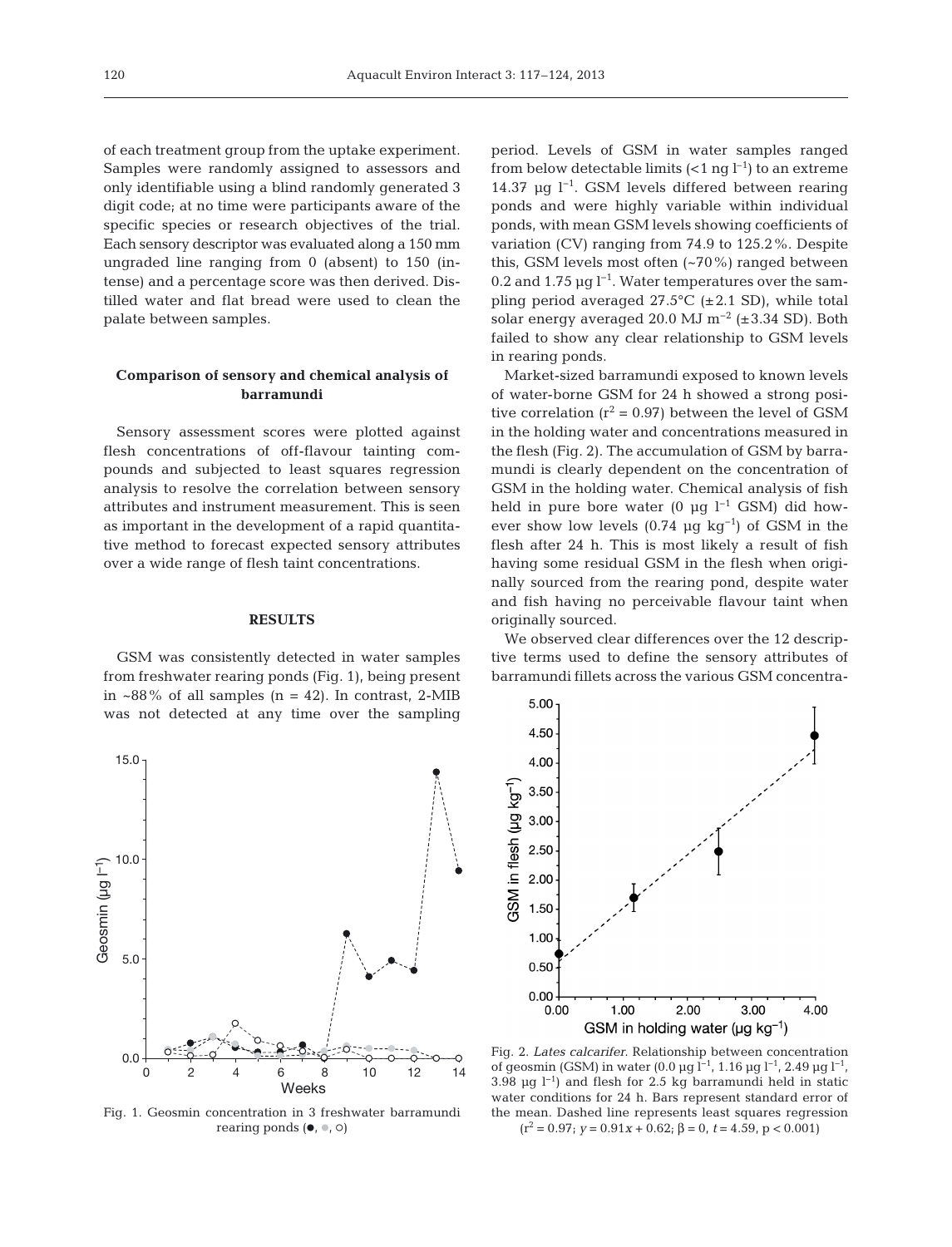

Fig. 3. *Lates calcarifer.* Sensory taste and aroma attributes (in%) of barramundi at 2 concentrations of flesh geosmin (GSM); 4.47 µg GSM kg−1 (black line) and 0.74 µg GSM kg−1 (grey line)

tions measured in the flesh. Sensory evaluation profiles (Fig. 3) revealed striking differences in several key attributes and were most divergent between the lowest (0.74 µg kg<sup>-1</sup>) and highest (4.47 µg kg<sup>-1</sup>) flesh GSM values tested. In general, sensory assessment



Fig. 4. *Lates calcarifer.* Relationship between the intensity of 2 negative sensory attributes, muddy/earthy flavour  $(\bullet)$  and weedy aftertaste  $($ 0 $)$ , and the concentration of geosmin as measured in barramundi flesh. Dashed lines represent least squares regression (muddy/earthy flavour,  $r^2 = 0.99$ ;  $y =$ 9.32*x* + 14.1 and weedy aftertaste,  $r^2 = 0.94$ ;  $y = 9.29x + 8.94$ . Bars represent standard error of the mean

scores for individual descriptive terms displayed a graded-type response, with scores strongly correlated to GSM levels in the flesh. The sensory attributes that possessed the strongest positive correlations with GSM flesh concentration (Fig. 4) were muddy/earthy flavour  $(r^2 = 0.99)$  and weedy aftertaste  $(r^2 = 0.94)$ . In contrast, the strongest negative correlations with GSM flesh concentration were the sensory attributes of fresh fish flavour  $(r^2 = 0.98)$  and overall desirability ( $r^2$  = 0.91).

Instrumental analysis of flesh GSM levels were strongly correlated with the scores obtained from the evaluation panel across a number of key sensory attributes. This confirms that members of the evaluation panel were capable of clearly differentiating between fish with differing taint intensities. This finding suggests that instru-

mental analysis has the potential to be employed as a forecasting tool with which to predict the impact of GSM levels on the flavour and taste attributes of pond-reared barramundi.

#### **DISCUSSION**

In the present study we identified the compound GSM as the primary contributor to off-flavour tainting of tropical pond-reared barramundi. GSM was found to persist at moderate to extreme levels during the sampling period, with water-borne levels directly related to the presence and intensity of off-flavour tainting. Another compound, 2-MIB, often associated with off-flavour tainting episodes (Tucker 2000), was not detected in rearing ponds at any time. This finding is in contrast to those of Percival et al. (2008), in which 2-MIB was identified as the primary compound responsible for episodes of muddy-flavour taint of cage-reared barramundi at Lake Argyle. This production system is a vastly different from the smaller  $( $5000 \, \text{m}^2$ ) earthen bonds most commonly$ used in the Australian barramundi aquaculture industry. Differences in system design may account in part for the different results observed, although further sampling is required to confirm the impacts of GSM and 2-MIB on pond-reared barramundi.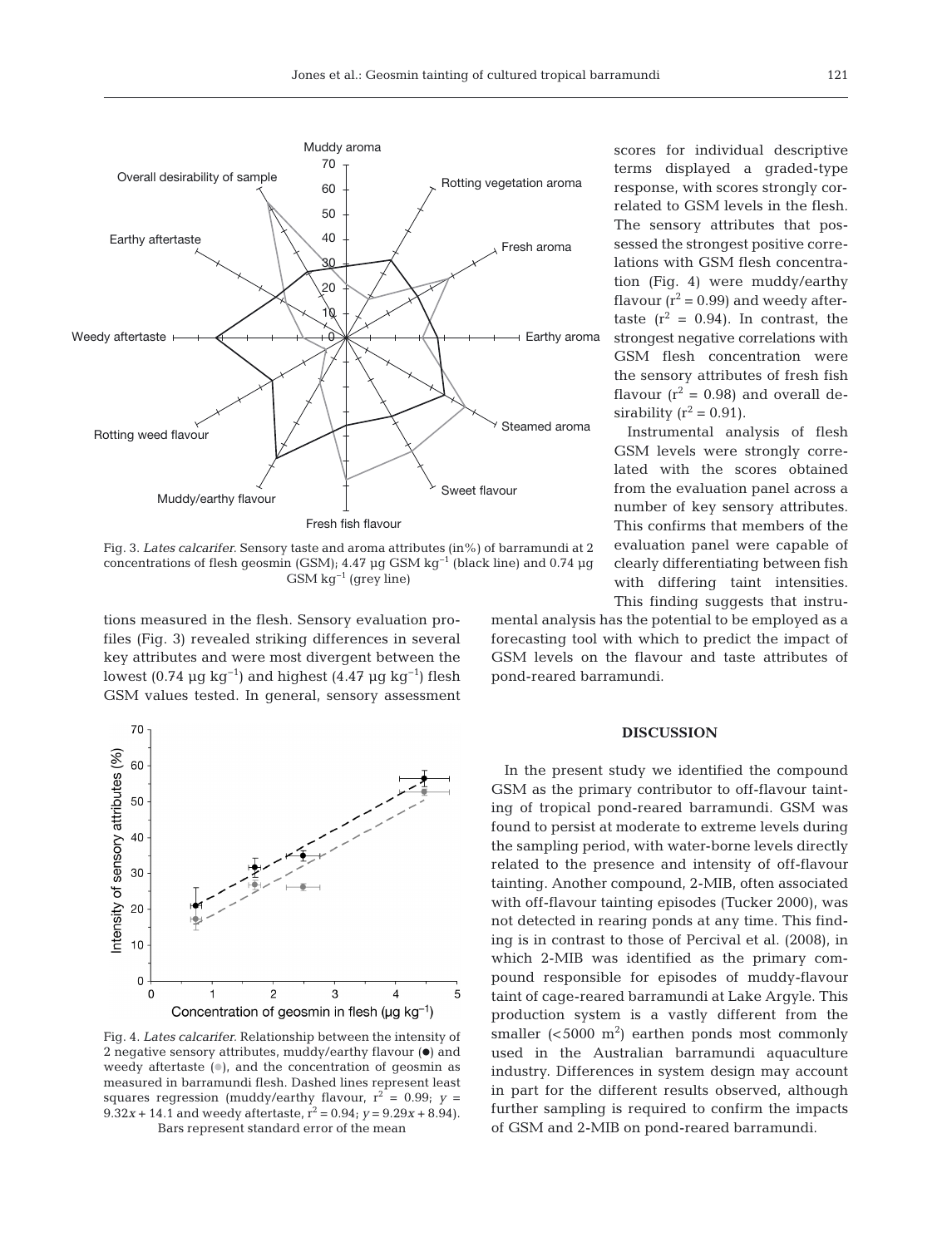Barramundi rearing ponds showed wide variations in water-borne GSM levels. Concentrations varied within individual ponds at different sampling times as well as between different ponds. Such variations in the concentration of off-flavour compounds be tween rearing ponds has been well documented (Lovell 1983, Lovell et al. 1986, Martin et al. 1988, van der Ploeg & Boyd 1991, van der Ploeg et al. 1992). While GSM was undetectable in 12% of all water samples, elevated (>0.5 µg l<sup>-1</sup>) GSM levels typically persisted for 2 to 4 wk. Periods of GSM levels above 4.0 µg l−1 were observed in Pond 1. Such high levels of off-flavour taint are generally regarded as being extreme, although similar levels have been observed in channel catfish rearing ponds (Martin et al. 1988, van der Ploeg & Boyd 1991, van der Ploeg et al. 1992).

In temperate localities, the production of offflavour taint is somewhat seasonal, with GSM/2-MIB production often suppressed during winter periods (Lovell et al. 1986, Robertson et al. 2006, Robin et al. 2006). Lower temperatures and decreased solar radiation appear to be the cause, as the microbes responsible for GSM/2-MIB production experience suboptimal conditions. Hurlburt et al. (2009), for example, have demonstrated that soil temperature and rainfall can be risk factors promoting episodes of off-flavour tainting. Although the rearing ponds in our study were not sampled over a 12 mo period, the general persistence of GSM observed highlights that tainting episodes in the Australian barramundi industry have the potential to be severe and prolonged. This is not surprising given that tropical localities are characterised by factors that would clearly favour the growth of taint-producing microorganisms, such as high temperatures and prolonged periods of solar radiation. Nutrient availability is also known to im pact on the development of taint-producing microbes. Although we did not measure nutrient levels, rearing ponds were in full production during this study and nutrient levels would not be expected to be limiting at any time. Robin et al. (2006) have shown that increased phosphorus and total suspended solids in aquaculture ponds promotes a shift in the structure of the phytoplankton community towards taint-producing cyanobacteria. Numerous other factors are also known to impact on the development of off-flavour episodes. The complexity of factors influencing the development of GSM-producing microbes may help to explain the variability in GSM levels observed in our rearing ponds.

The uptake and accumulation of GSM in the flesh by barramundi is highly dependent on water-borne

GSM levels. This is in agreement with previous findings for channel catfish and rainbow trout (Johnsen & Lloyd 1992, Robertson et al. 2005, Petersen et al. 2011). Accumulation of tainting compounds in flesh is extremely rapid (Perkins & Schlenk 1997, Robertson et al. 2005), with uptake occurring passively, predominantly across the gills (Streit 1998, Howgate 2004).

Levels of GSM in barramundi fillets were only marginally higher (1.3×) than GSM levels in the holding water following 24 h of exposure under static conditions. Previous studies have demonstrated higher levels of bio-concentration in the flesh following GSM exposure, with values ranging from  $\sim 20 \times$  for Arctic charr *Salvelinus alpinus* (Houle et al. 2011),  $\sim$ 30 $\times$  for rainbow trout (Robertson et al. 2005), and between 1 and 45× for channel catfish (Martin et al. 1988). As GSM is more soluble in lipid than water, it becomes sequestered and concentrated in the lipid of tissues (Howgate 2004). It has been proposed that, due to the relationship between GSM uptake and lipid content, the production of leaner fish could potentially lower the concentration of taint compounds in farmed fish (Johnsen & Lloyd 1992, Dionigi et al. 1998, Robertson et al. 2005). Although we did not measure lipid in the present study, total body lipid has been shown to be ~10% (wet weight) in barramundi fed artificial diets (Glencross et al. 2008) and  $\sim$ 24 to 44% (dry weight) in farmed channel catfish (Andrews & Stickney 1972). Farmed barramundi also show strong regionalisation of body lipid, with the lowest lipid levels  $(-1.3\%)$  occurring in the anterior dorsal area and highest levels (~30%) occurring in the belly area (Percival et al. 2008). This regionalised distribution of lipid may underlie spatial differences in GSM levels throughout the fillet. This would agree with the findings of Percival et al. (2008), reporting that off-flavour caused by 2-MIB was most perceptible in the high lipid belly region. In channel catfish, 2-MIB has been shown to be related to muscle lipid; fish with  $>2.5\%$  muscle lipid accumulated  $\sim3\times$  more 2-MIB than fish with <2% lipid (Grimm et al. 2004). In the present study, flesh samples for chemical analysis and sensory evaluation were taken from the dorsal shoulder region. Percival et al. (2008) have shown that this area is relatively low in total lipid, which may explain the low concentration of GSM observed in barramundi flesh relative to that of holding water ob served in the present study. Further assessment of lipid GSM concentration in various regions of barramundi fillets is required to quantify this relationship.

Sensory levels are often categorised relative to the degree of tainting. Previous studies of rainbow trout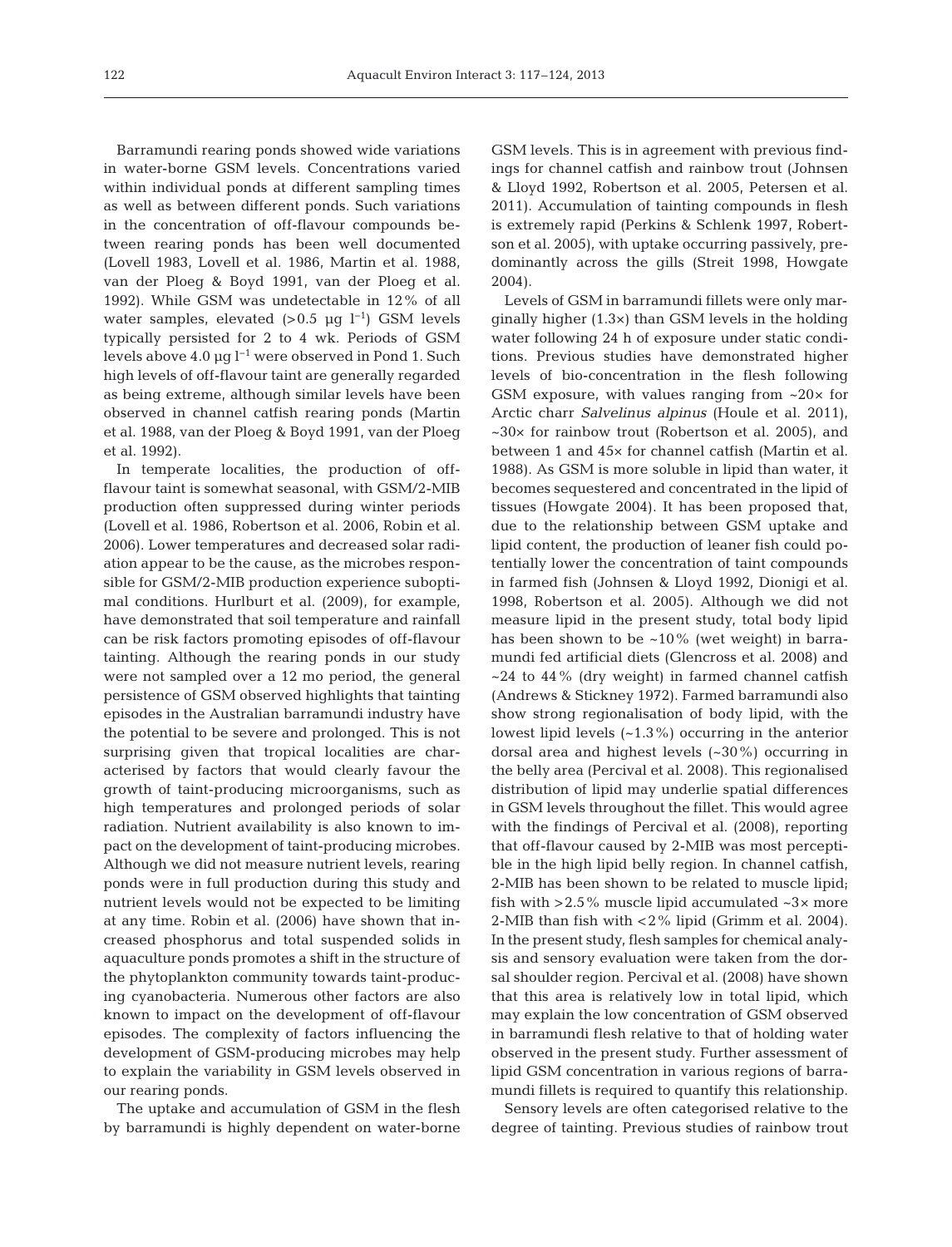have categorised 'on flavour' as containing <0.25 to 1.12  $\mu$ g kg<sup>-1</sup> GSM and 'strongly tainted' as containing 2.05 to 4.18 µg  $kg^{-1}$ . Similar categories could easily be applied to farmed barramundi. In order to achieve this, consumer assessment would be required to determine how various levels of GSM tainting are perceived by the consumer.

Although the present study did not undertake any direct assessment of the threshold level of detection for GSM in barramundi flesh, some inferences can be made. At the lowest GSM flesh concentration of 0.74 µg  $kg^{-1}$ , muddy/earthy flavour scored 21%, while overall desirability of the sample scored 63%. This suggests that the threshold level for detection of GSM in barramundi is likely to be  $< 0.74$  µg kg<sup>-1</sup>. This estimate agrees well with previous data for detection thresholds of GSM in other species. Robertson et al. (2006) determined the sensory threshold of GSM in rainbow trout flesh to be 0.9 µg kg−1, Grimm et al. (2004) reported odour thresholds between 0.25 and 0.5 µg  $kq^{-1}$  for GSM in channel catfish, while Persson (1980) indicated a sensory threshold of 0.90 and 0.59  $\mu$ g kg<sup>-1</sup> for bream and pike, respectively. The sensory threshold of GSM will also be influenced by variations in sensory evaluation panels, the sensory characteristics of different species, and/or the presence or intensity of other flavours that may serve to mask GSM detection.

The use of instrumental analysis for quantifying GSM levels in fish flesh has become increasingly widespread (Grimm et al. 2004, Robertson et al. 2005, Petersen et al. 2011). In the present study, the results of the SPME and GC-MS analysis of GSM levels in barramundi flesh were significantly correlated with the scores obtained from the sensory evaluation panel across a number of key attributes that are often ascribed to GSM tainting. This finding agrees well with previous comparisons between human sensory scores and instrumental analysis of GSM for channel (Robertson et al. 2005, Petersen et al. 2011). The high correlation between these 2 methods suggests that instrumental analysis has the potential for use as a forecasting tool with which to predict changes in the flavour and taste profile of barramundi across a broad range of taint intensities. As such, instrumental analysis is highly advantageous as it offers rapid and reliable assessment of GSM levels in flesh and overcomes the major limitations of sensory evaluation panels, as it does not succumb to sensory overload (Grimm et al. 2004) and has the capacity for high sample throughput.

# **CONCLUSIONS AND IMPLICATIONS**

GSM was identified as the primary compound associated with off-flavour tainting of pond-reared barramundi; concentrations were found to be elevated and persistent. Levels of GSM in barramundi flesh were highly dependent on levels in the holding water. Sensory evaluation of taste and flavour attributes of pond-reared barramundi clearly demonstrate that the intensity of tainting is highly correlated with the concentration of GSM present in flesh. The threshold level of detection for GSM in farmed barramundi is below 0.74 µg kg<sup>-1</sup> and this is comparable with other freshwater cultured species. The findings of the present study will be used to establish protocols and practices that serve to mitigate off-flavour tainting and improve the flavour quality of pondreared barramundi and other land-based tropical aquaculture systems in general.

*Acknowledgements.* We acknowledge the cooperation of PEJO barramundi Ltd with particular thanks to M. Phillips and the farm operations staff. We also acknowledge the support of H. Smyth, Queensland Alliance for Agriculture and Food Innovation, University of Queensland, for advice regarding sensory evaluation work. All experiments in the present study were approved by the Animal and Human ethics committees, James Cook University (A1630 and H3985).

#### LITERATURE CITED

- ABARES (Australian Bureau of Agricultural and Resource Economics and Sciences) (2011) Australian Fisheries Statistics 2010. ABARES, Canberra. Available at www. daff.gov.au/abares/publications\_remote\_content/publication\_series/australian\_fisheries\_statistics
- ▶ Andrews JW, Stickney RR (1972) Interactions of feeding rates and environmental temperature on growth, food conversion, and body composition of channel catfish. Trans Am Fish Soc 101:94−99
- ► Clark KE, Gobas APC, Mackay G (1990) Model of organic chemical uptake and clearance by fish from food and water. Environ Sci Technol 24:1203−1213
- catfish (Grimm et al. 2004) and rainbow trout ► Dionigi CP, Bett KL, Johnsen PB, McGillberry JH, Millie DF, Vinyard BT (1998) Variation in channel catfish *Ictalurus punctatus* flavor quality and its quality control implications. J World Aquacult Soc 29:140−154
	- Engle CR, Ponds GL, van der Ploeg M (1995) The cost of off-➤ flavor. J World Aquacult Soc 26:297−306
		- FAO (Food and Agriculture Organisation) (2010) Fishery and aquaculture statistics. Statistics and Information Service, FAO, Rome. Available at www.fao.org/fishery/ statistics/programme/publications/all/en
	- ► From J, Hørlyck V (1984) Sites of uptake of geosmin, a cause of earthy-flavor, in rainbow trout (*Salmo gairdneri*). Can J Fish Aquat Sci 41:1224−1226
	- ► Glencross B, Michael R, Austen K, Hauler R (2008) Productivity, carcass composition, waste output and sensory characteristics of large barramundi *Lates calcarifer* fed